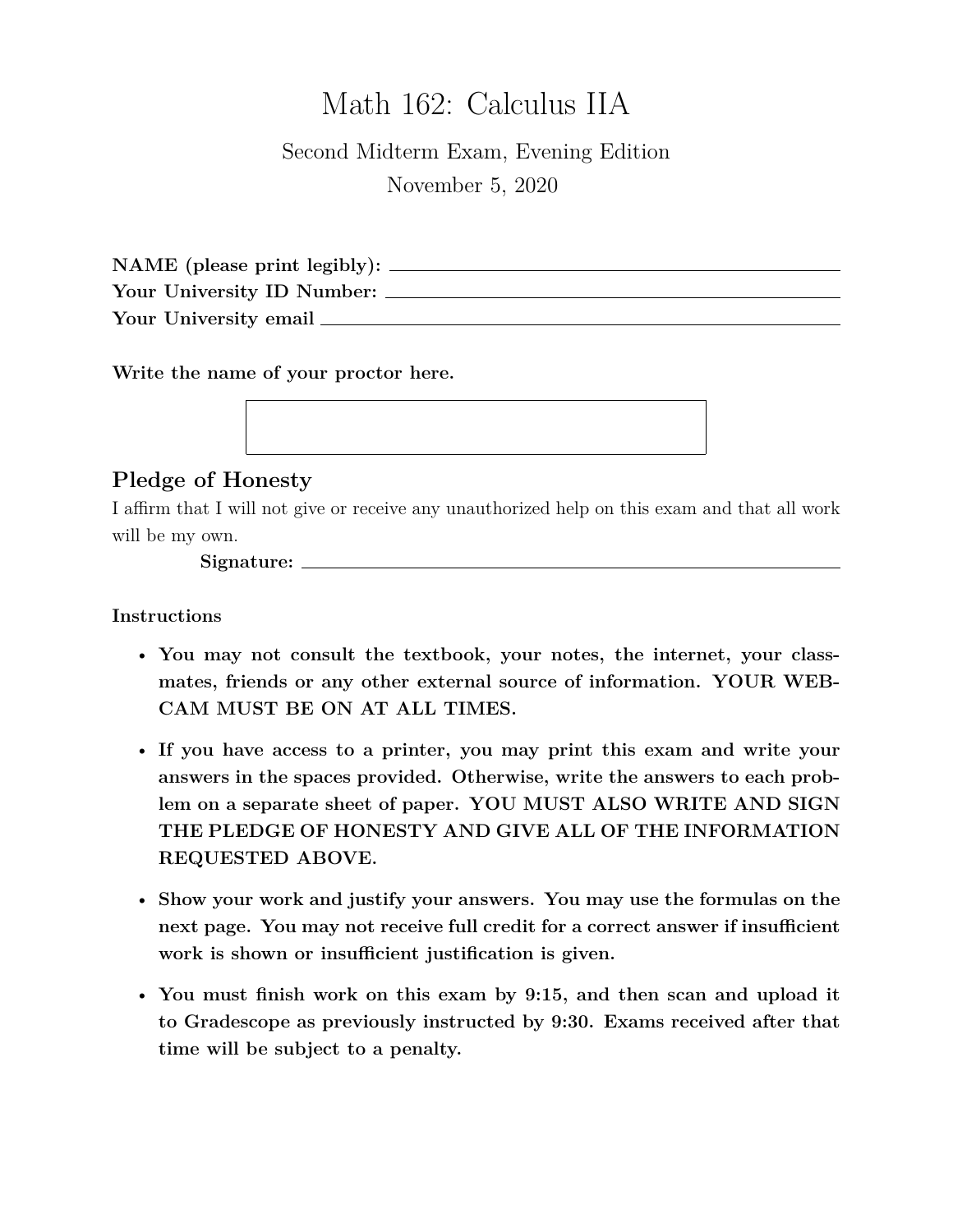Trig formulas:

- $\cos^2(x) + \sin^2(x) = 1$
- $sec^2(x) tan^2(x) = 1$
- $\sin(2x) = 2\sin(x)\cos(x)$

• 
$$
\cos^2(x) = \frac{1 + \cos(2x)}{2}
$$
  
\n•  $\sin^2(x) = \frac{1 - \cos(2x)}{2}$ 

Polar coordinate formulas:

• Area:

$$
\frac{1}{2}\int r^2 d\theta
$$

• Arc length:

$$
\int \sqrt{r^2+\left(\frac{dr}{d\theta}\right)^2}d\theta
$$

Parametric equation formulas:

- Newton's notation:  $\dot{x} = dx/dt$   $\dot{y} = dy/dt$
- Slope of tangent line:  $dy/dx = \dot{y}/\dot{x}$ .
- Second derivative

$$
\frac{d^2y}{dx^2} = \frac{d(\dot{y}/\dot{x})/dt}{\dot{x}}.
$$

Curve is concave up/down when this is positive/negative.

• Arc length:

$$
\int \sqrt{\dot{x}^2 + \dot{y}^2} dt
$$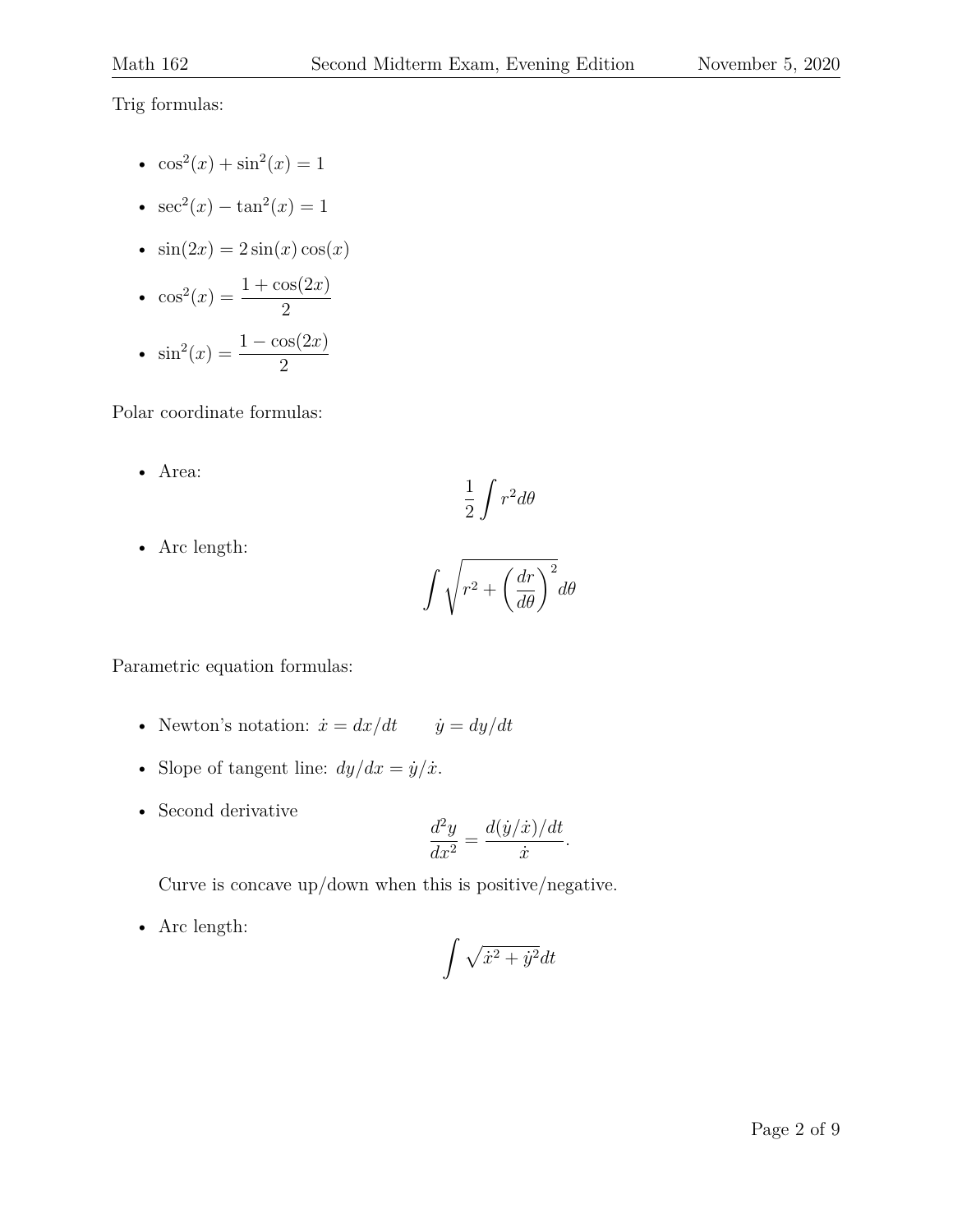**1. (25 points)** Compute the area inside the polar curves  $r = 1, r = \cos(\theta)$  and  $r =$  $\sin(\theta)$ .



**Solution:** The region occurs in the first quadrant, which is the interval  $\theta$  in  $[0, \frac{\pi}{2}]$  $\frac{\pi}{2}$ . The first  $\theta$  where two of the functions intersect is where  $1 = 2\sin(\theta)$ , or  $\theta = \frac{\pi}{6}$  $\frac{\pi}{6}$ . For  $\theta$ in  $[0, \frac{\pi}{6}]$  $\frac{\pi}{6}$ , the region is bound by the function  $r = 2\sin(\theta)$ . The next  $\theta$  where 2 of the functions intersect is where  $1 = 2\cos(\theta)$ , or  $\theta = \frac{\pi}{3}$  $\frac{\pi}{3}$ . For  $\theta$  in  $\left[\frac{\pi}{6}\right]$  $\frac{\pi}{6}, \frac{\pi}{3}$  $\frac{\pi}{3}$ , the region is bound by the function  $r = 1$ . For  $\theta$  in  $\left[\frac{\pi}{3}\right]$  $\frac{\pi}{3}, \frac{\pi}{2}$  $\frac{\pi}{2}$ , the region is bound by the function  $r = 2\cos(\theta)$ . So the area of this region is

$$
\frac{1}{2} \int_0^{\frac{\pi}{6}} (2\sin(\theta))^2 d\theta + \frac{1}{2} \int_{\frac{\pi}{6}}^{\frac{\pi}{3}} (1)^2 d\theta + \frac{1}{2} \int_{\frac{\pi}{3}}^{\frac{\pi}{2}} (2\cos(\theta))^2 d\theta
$$

$$
= \int_0^{\frac{\pi}{6}} 1 - \cos(2\theta) d\theta + \frac{1}{2} \int_{\frac{\pi}{6}}^{\frac{\pi}{3}} 1 d\theta + \int_{\frac{\pi}{3}}^{\frac{\pi}{2}} 1 + \cos(2\theta) d\theta
$$

$$
= \left[\theta - \frac{\sin(2\theta)}{2}\right]_0^{\frac{\pi}{6}} + \left[\frac{\theta}{2}\right]_{\frac{\pi}{6}}^{\frac{\pi}{3}} + \left[\theta + \frac{\sin(2\theta)}{2}\right]_{\frac{\pi}{3}}^{\frac{\pi}{2}}
$$

$$
= \frac{\pi}{6} - \frac{\sqrt{3}}{4} + \frac{\pi}{6} - \frac{\pi}{12} + \frac{\pi}{2} - \frac{\pi}{3} - \frac{\sqrt{3}}{4}
$$

$$
= \frac{5\pi}{12} - \frac{\sqrt{3}}{2}.
$$

#### **2. (25 points)**

Let  $C$  be the upper half of the circle centered at the origin with radius 6. The arc on C between  $(0, 6)$  and ( √  $(11, 5)$  is rotated about the x-axis to produce a surface S.

(a) (15 points) Use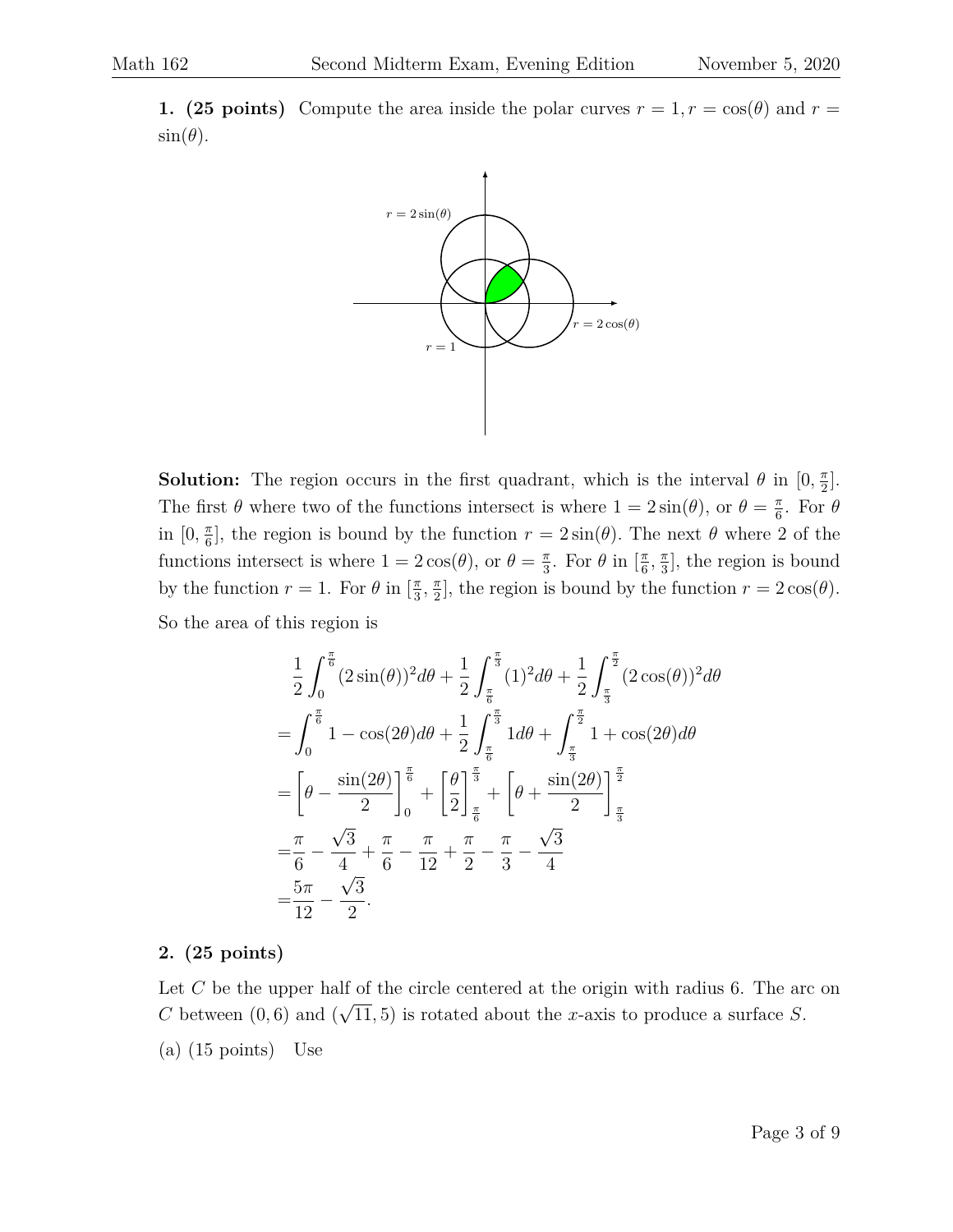

Figure 1:

$$
ds = \sqrt{1 + \left(\frac{dy}{dx}\right)^2} dx
$$

to find the surface area.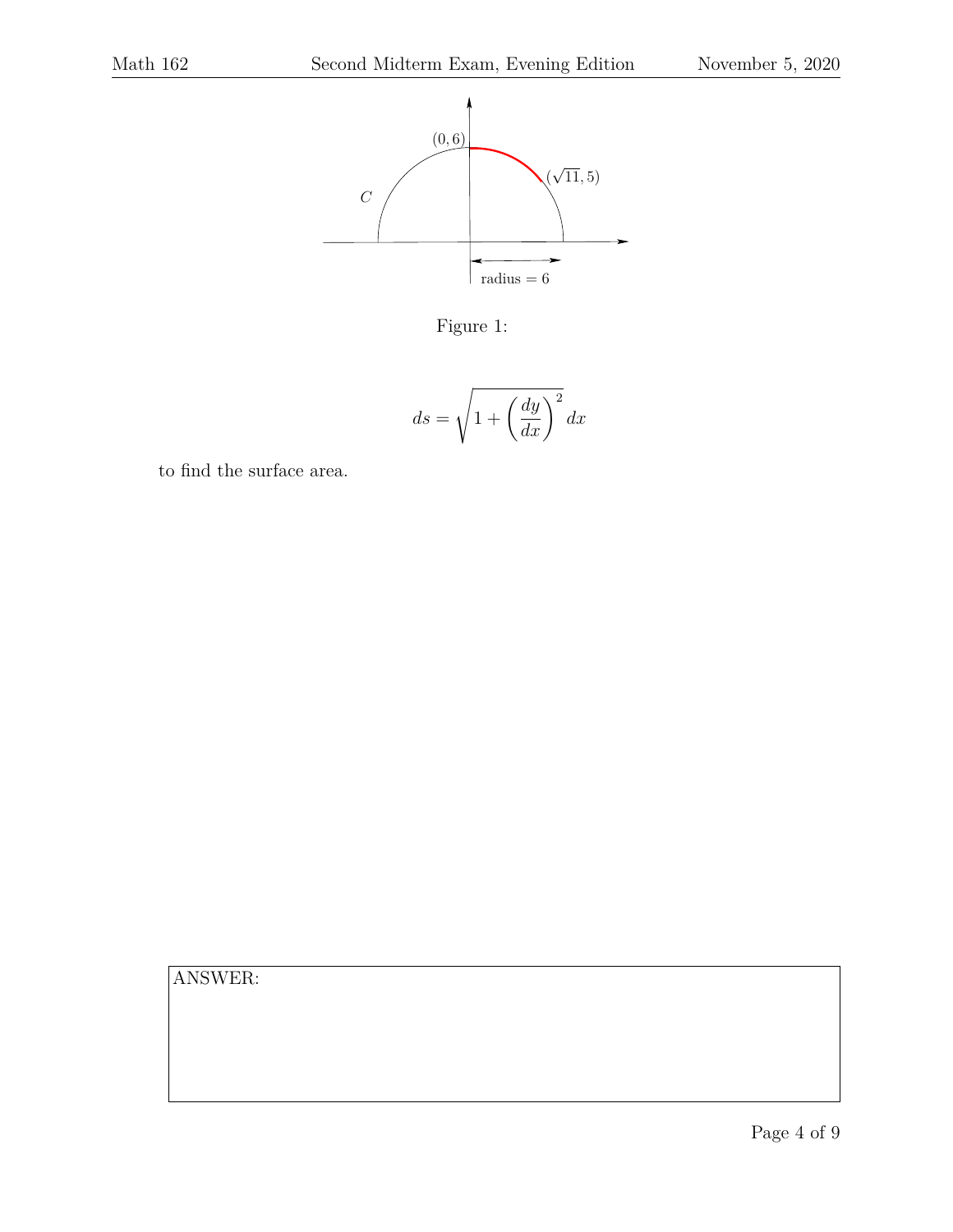(b) (10 points) Consider the same surface as in part (a). This time, use

$$
ds=\sqrt{1+\left(\frac{dx}{dy}\right)^2}\,dy
$$

to find the surface area.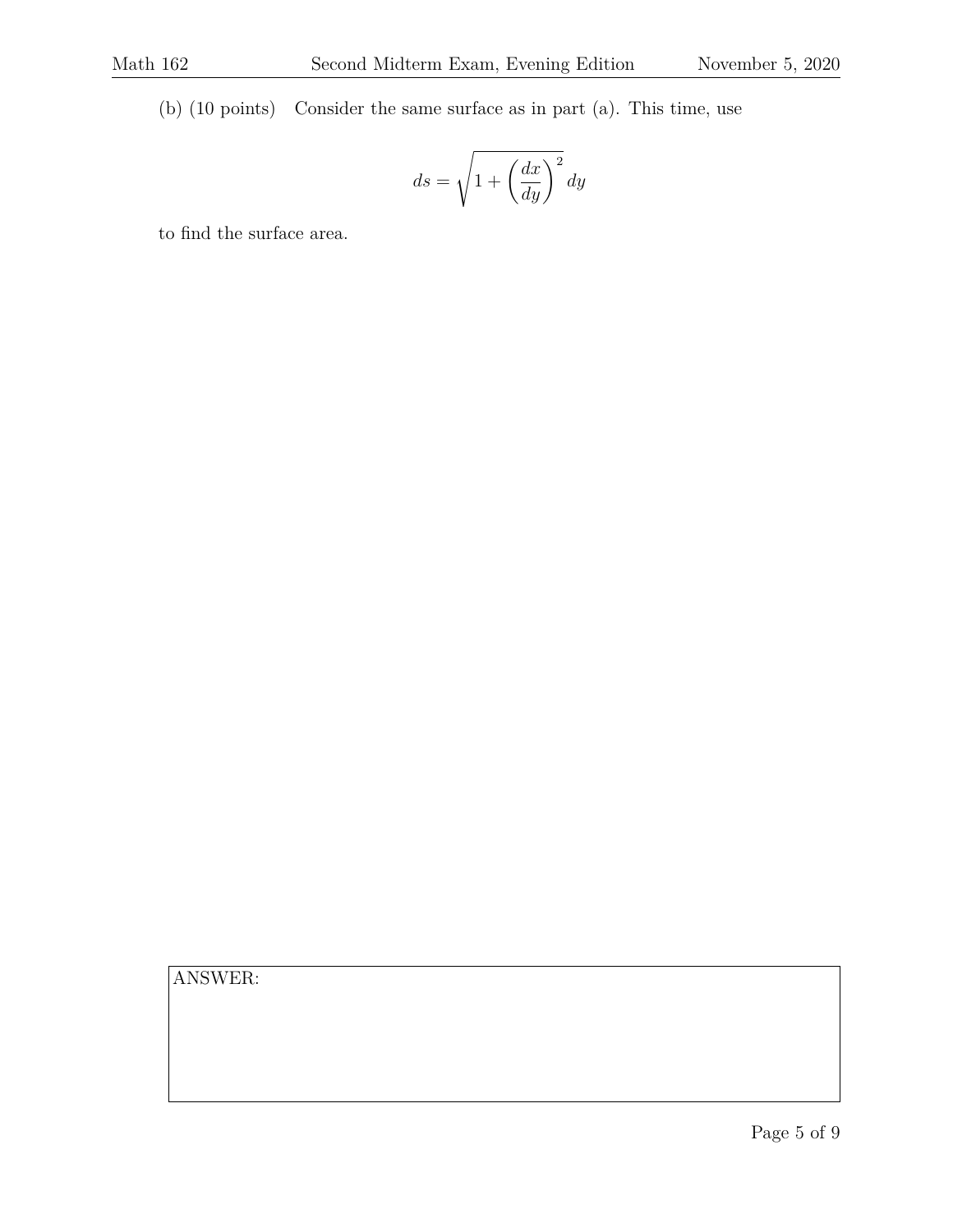#### **3. (25 points)**

Consider the parametric curve (an astroid or 4 pointed hypocycloid)  $x = \cos^3(t)$ ,  $y = \sin^3(t), t \in [0, 2\pi].$ 



(a) (9 points) At what points is the tangent horizontal or vertical?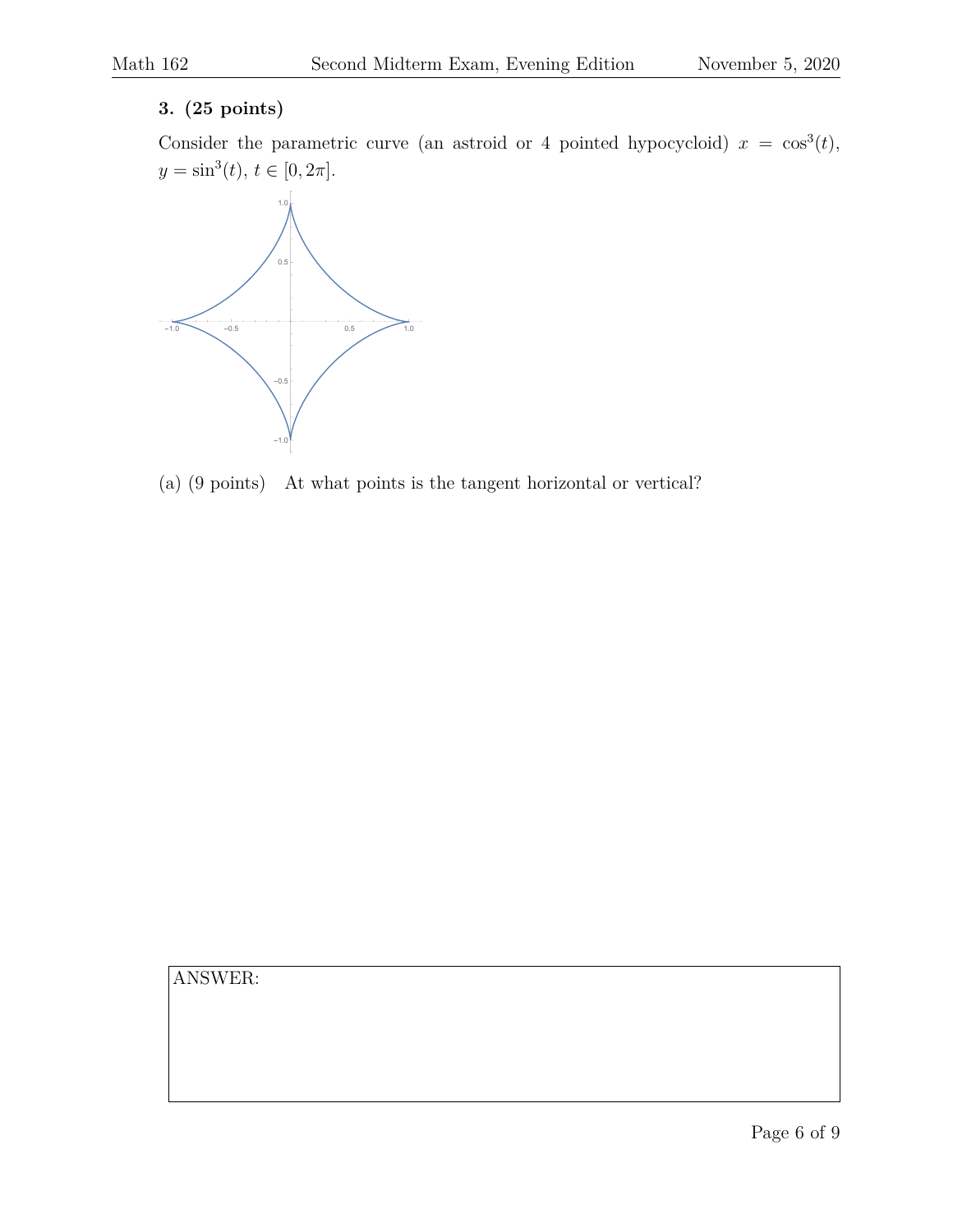(b)  $(8 \text{ points})$  At what points does it have slope  $\pm 1$ ?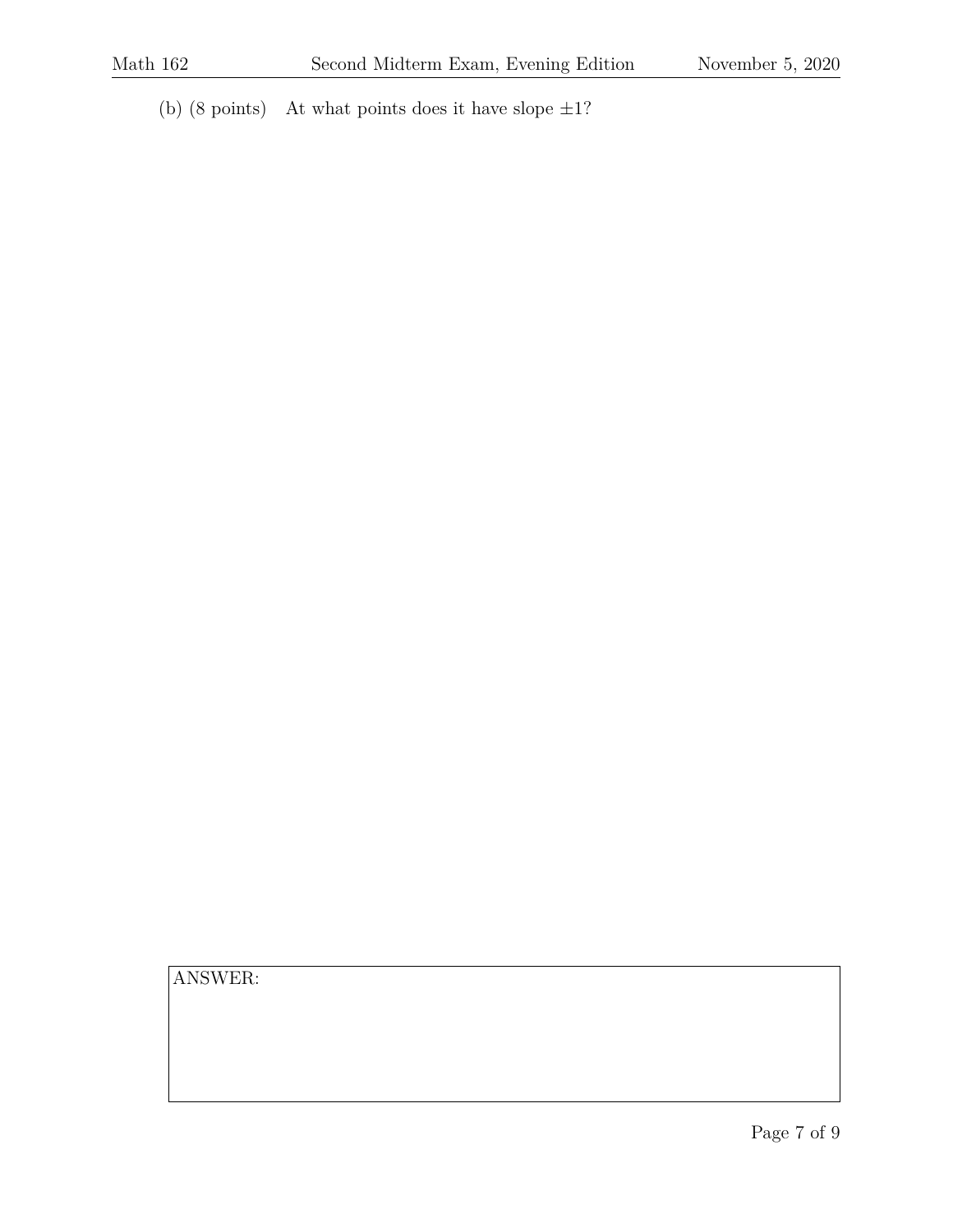(c) (8 points) Find the equation of the form  $y = mx + b$  for the tangent at  $t = \frac{\pi}{4}$  $\frac{\pi}{4}$ .